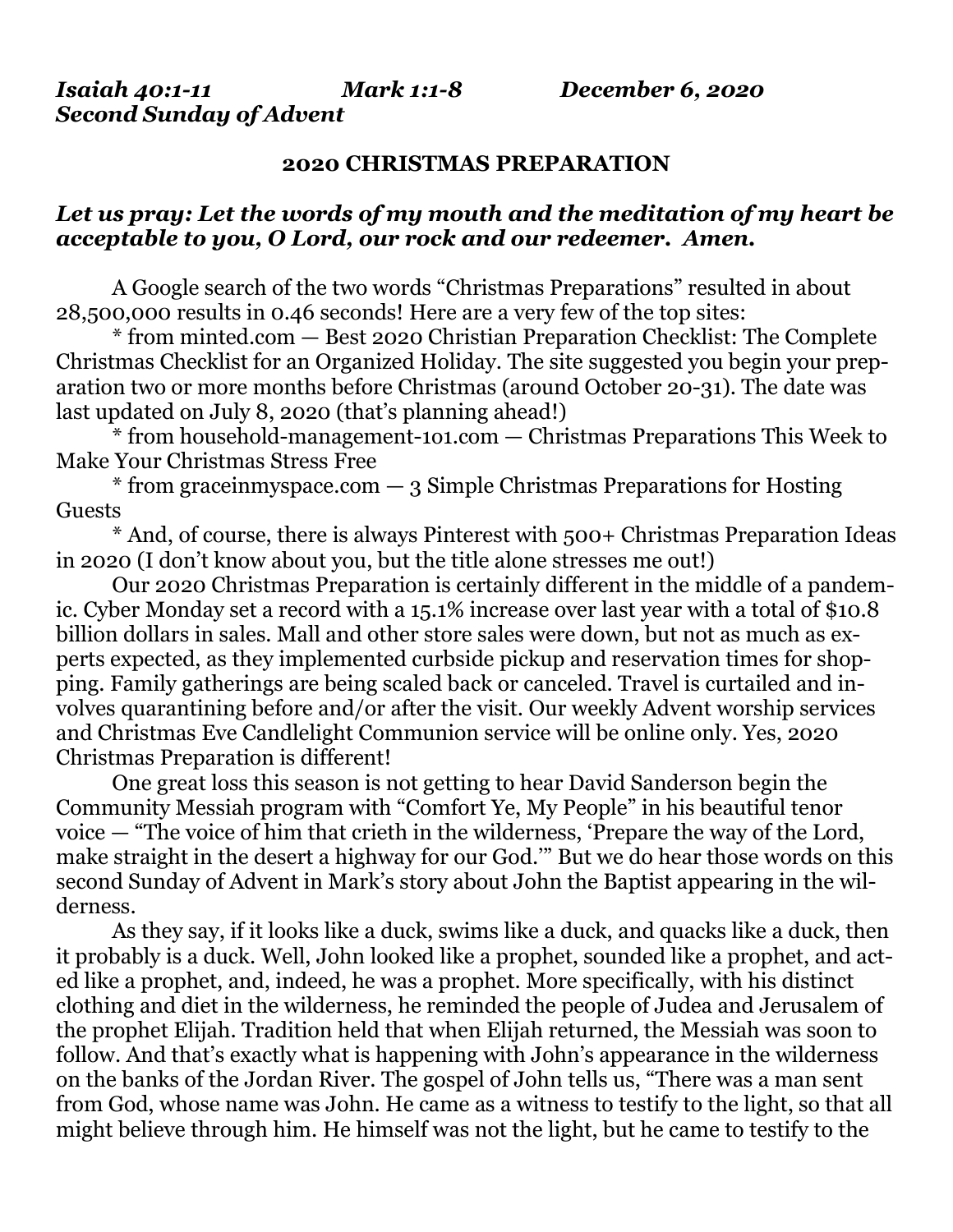light." (John 1:6-8) Mark's story tells us the same thing in the quotation from the prophets Isaiah and Malachi — "I am sending my messenger before you, who will prepare your way . . . Prepare the way of the Lord, make straight his paths."

"Prepare the way of the Lord!" That begs the question, not only for the Judeans and Jerusalemites standing in line by the Jordan River but also for us today: How do we prepare the way of the Lord for 2020 Christmas?

Then there's the story about the painter who answered the advertisement to paint a white frame church out in the country. He negotiated a fee of \$4000 total for labor and materials. Somehow he persuaded the good church folks to pay him the entire amount upfront. He figured he would buy only half the paint needed, water it down, and make a very nice profit. Every day the church members would come by and compliment him on his work. On his last day, the forecast was for heavy rain in the afternoon, so he hurried and finished painting the steeple. As he climbed down from the ladder and stepped back to look at his work, the heavens opened, the rain poured down, and, to his horror, all of the paint began to run off the church building. Just then there was a peal of thunder and a tremendous crack of lightning and the painter fell to knees, ashamed of what he had done. He cried out, "Lord, I'm sorry. What do I need to do?" And a heavenly voice boomed, "Repaint, repaint, and thin no more!"

That's funny, but true repentance is no laughing matter, but that doesn't mean it is a joyless matter. John came preaching a baptism of repentance for the forgiveness of sins and the people responded by confessing their sins and getting baptized in the Jordan River. In Luke's version of the story, the crowds point blank ask John, "What then should we do?" and John gives them some down-to-earth, specific instructions, "If you have two coats, share. If you have food, do the same. If you're a tax collector, don't cheat the people. If you're a soldier, don't use your position to extort the people." (Luke 3:10-14)

In his book, *Preparing for Christmas: Daily Meditations for Advent* Richard Rohr writes, "Let me sum it up this way: We do not think ourselves into a new way of living. We live ourselves into new ways of thinking. Without action and lifestyle decisions, without concrete practices, words are dangerous and largely illusory."<sup>1</sup>

Over the past couple of years and in different settings, I have shared a YouTube video called "Advent in 2 Minutes." For the most part, the video is very good at explaining that the season of Advent does not mean getting ready for Christmas by decorating and baking and buying presents and rushing around. Instead, as the scriptures remind us, Advent is a time for expectant waiting, hopeful anticipation, and joyful preparation for the coming of the Christ.

However, there is one section of the video that I take issue with, especially in light of John the Baptist's preaching "a baptism of repentance for the forgiveness of sins." About halfway through the video, it says "Advent is different from Lent because it's a season of hope, not repentance. Lent is a spring cleaning of our lives. Advent is a cozier time, like getting your home ready to welcome a special guest."

Well, Advent certainly is a season of hope and like getting your home ready to welcome a special guest. But Advent is also certainly a season of repentance. Repent-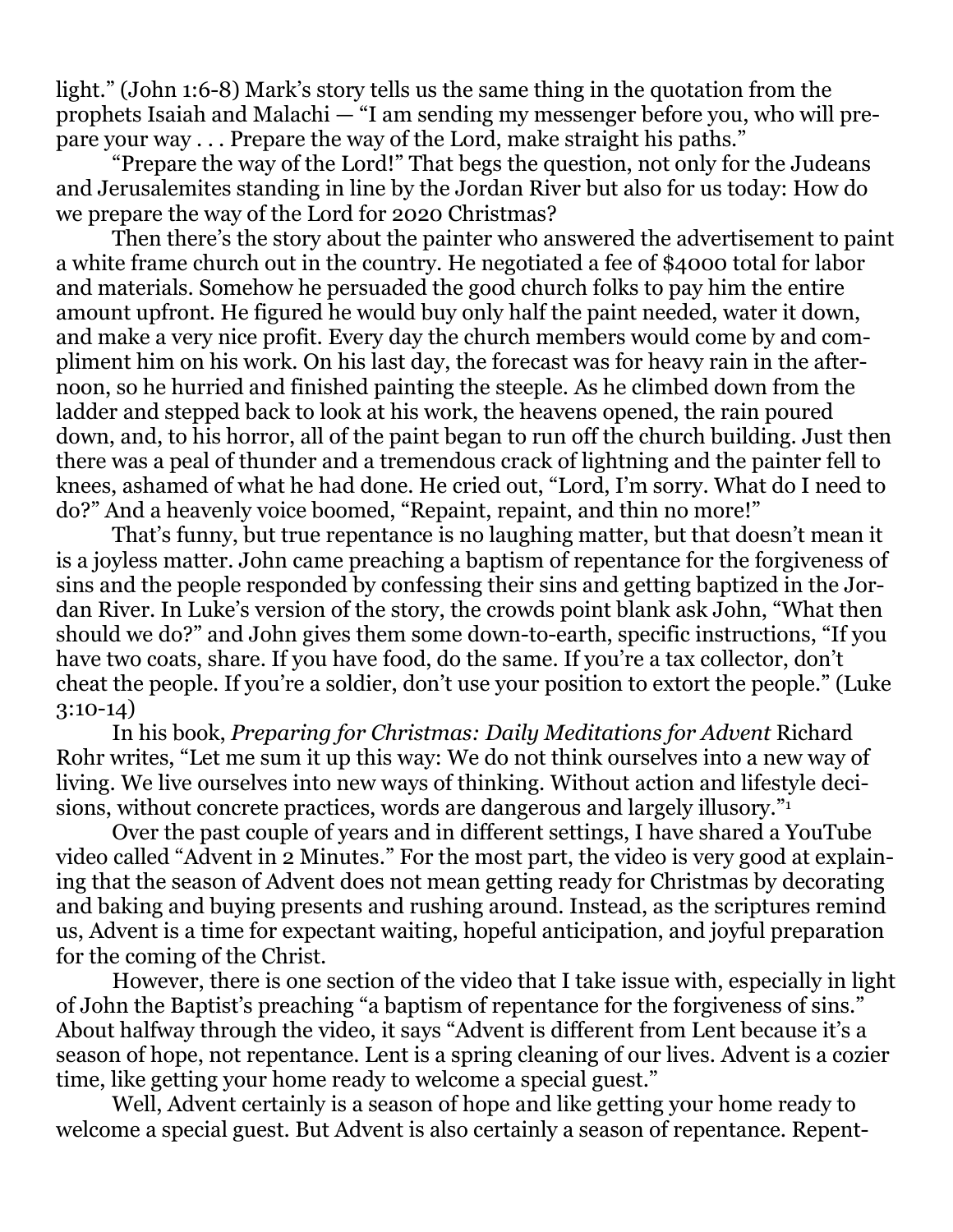ance is preparation, and it's a preparation that extends well beyond just the four weeks leading up to our Christmas celebration. Repentance means a change of mind, a turning around, a turning away from dead works and ways that lead to death and a turning to ways that lead to God and to life. As Richard Rohr says, "Without action and lifestyle decisions, without concrete practices, words are dangerous and largely illusory." As Jesus himself said, "for each tree is known by its own fruit." (Luke 6:44)

Our 2020 Christmas Preparation is certainly different but, just as in every year, it will come to an end. The decorations will be packed up and put in the attic, the tree will be placed on the curb or taken to the landfill, gifts will be returned, and the world will move on. But repentance as preparation is ongoing and a lifelong journey, as our baptisms remind us. Our "Directory for Worship" tells us that "Baptism is at once God's gift of grace, God's means of grace, and God's call to grace. Through baptism, Jesus Christ calls us to repentance, faithfulness, and discipleship. Through baptism, the Holy Spirit gives the Church its identity and commissions the Church for service in the world."<sup>2</sup>

In her book, *Amazing Grace*, Kathleen Norris writes about teaching art in parochial schools. She introduces her students to the psalms by having them write their own psalms, including psalms expressing sadness and anger. She says, "I believe that the writing process offers them a safe haven in which to work through their desires for vengeance in a healthy way." Listen to her description of a little boy's poem which he titled "The Monster Who Was Sorry."

"He began by admitting that he hates it when his father yells at him; his response in the poem is to throw his sister down the stairs, and then to wreck his room, and finally to wreck the whole town. The poem concludes: 'Then I sit in my messy house and say to myself, "I shouldn't have done all that." 'My messy house' says it all: with more honesty than most adults could have mustered, the boy made a metaphor for himself that admitted the depth of his rage and also gave him a way out. If that boy had been a novice in the fourth-century monastic desert, his elders might have told him that he was well on the way toward repentance, not such a monster after all, but only human. If the house is messy, they might have said, why not clean it up, why not make it into a place where God might wish to dwell?"<sup>3</sup>

In our 2020 Christmas Preparation, as we buy, wrap, decorate, bake, and clean our houses, let us clean up the messy houses of our hearts and make them into places where our Lord and Savior Jesus might wish to dwell.

*Let us pray: O Lord our God, make us watchful and keep us faithful as we await the coming of your Son our Lord; that, when he shall appear, he may not find us sleeping in sin but active in his service and joyful in his praise; through Jesus Christ our Lord. Amen.*

**NOTES**